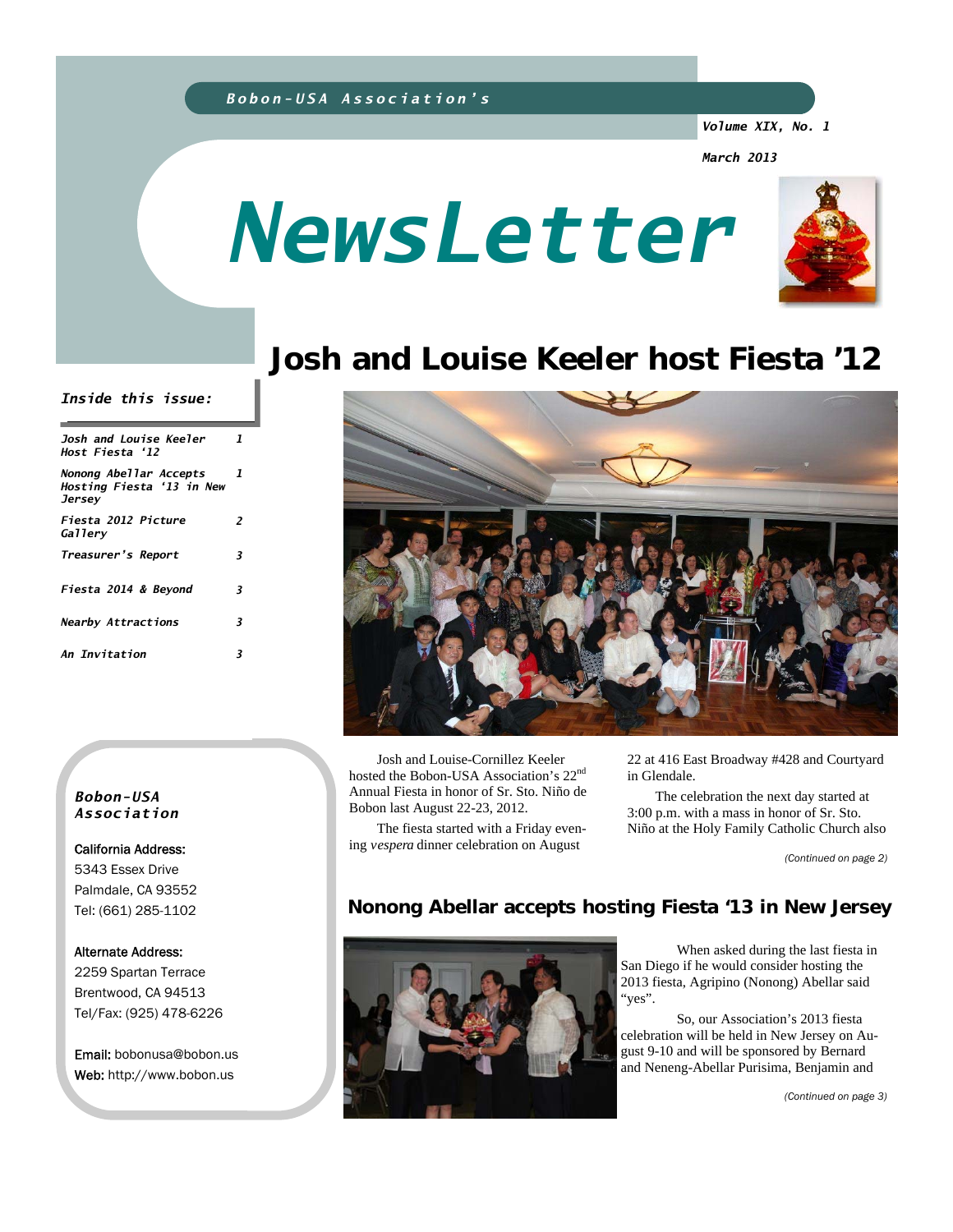#### *(Continued from page 1)*

in Glendale. At 6pm, the dinner-dance and concert followed at the Sportsmen's Lodge in Studio City.

 Music and live performances were provided by Louise and Sean Cornillez. Aside from the ballroom dancing and the *kuracha*, the celebration was also highlighted with the *sinulog,* the turnover of the image of Sr. Sto. Niño from Josh and Louise to Fiesta 2013 sponsors Nonong Abellar and Bernard and Neneng-Abellar Purisima and the traditional group picture.

Josh and Louise and the rest of their family wish to thank all those who came to join them in making the celebration a success.

For those Bobonanons who could not make it to the fiesta for some reason or another, here are some pictures courtesy of Jeanne Jao-Marquez:

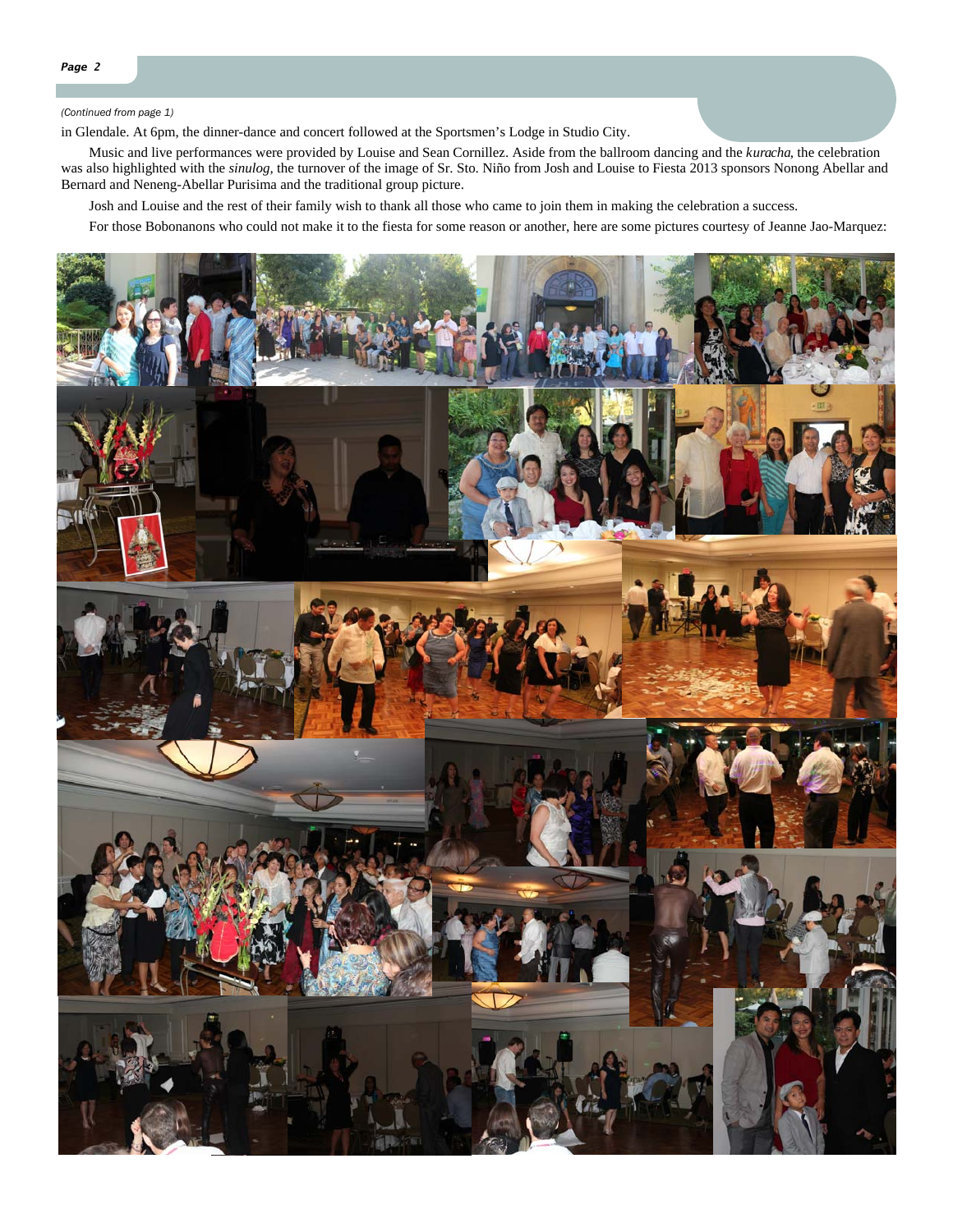#### We're on the web! At www.bobon.us

*(Continued from page 1)* 

Neneng-Ocastro Solano, and Nonong Abellar.

 Bobonanons are invited to the *vespera* celebration on Friday, August 9 at the residence of Bernard and Neneng Purisima. The fiesta celebration will be held at The Bethwood and will start at 11am on August 10 with a mass in honor of Sr. Sto. Niño followed by the Dinner-Dance from 1 to 5pm. More details of the celebration including addresses, places of interest, attire, fiesta ticket information and many more will be mailed out to members and are also posted in our website at www.bobon.us.

## 2013 Bobon-USA Fiesta **NEW JERSEY | AUGUST 9-10**

Bernard & Neneng Abellar Purisima, Benjamin & Neneng Ocastro Solano & Agripino (Nonong) Abellar request the pleasure of your company at the 23rd Annual Bobon-USA **Residents Association Fiesta** in honor of Sr. Santo Niño.

> VESPERAS | AUGUST 9 FRIDAY 11AM-10PM Purisima Residence 74 Hillside Dr, Hamburg, NJ 07419 973-534-1252

MASS | AUGUST 10 SATURDAY 11:30AM The Bethwood Chapel - Il Jardin 38 Lackawanna Ave, Totowa, NJ 07512

DINNER-DANCE | SATURDAY 1PM-5PM (immediately following mass) The Bethwood - Cortez Room 38 Lackawanna Ave, Totowa, NJ 07512

\$50 per adult | \$22 per child (5-10) Attire: Filipiana & Barong Tagalog

**Please RSVP by June 15** Make check payable to: Bobon-USA Residents Assoc. **Hotel Information, Directions, and RSVP Card enclosed** 

## **Fiesta 2014 and Beyond**

 John and Ely-Gorgonia Percy will be hosting Fiesta 2014 while John and Grace Chan-Adams plan to invite Bobonanons to celebrate the annual fiesta in 2015! Once again, please mark your calendars as our future hermanos and hermanas make their plans known soon.

 Anyone interested in sponsoring Fiesta 2016 and beyond? Just let us know while they are still open.

## **Nearby Attractions**

- Located across from the Bethwood and close to: Brownstone House, Westmount C.C., Valley Regancy,Tides Estate, The Manor.
- Meadowlands Sports Complex (7 miles)
- New York City (16 miles)
- Willowbrook Shopping Center (2 miles free shuttle)
- Public Golf Course
- Montclair and William Paterson Universities
- Newark Airport (14 miles)

## **An Invitation: Sunday, Aug. 11 @ 1PM**

To All Dear *Bobonanons*,

May the peace and love of our Beloved Sto. Niño be upon us all.

Our gratitude for the kindness of Bobbie & Neneng in publishing this:

We would love to have everyone at home for lunch on above date. We will do our best to have a Mass if we are blessed to find a Priest to officiate. Otherwise we all can attend the mass @ 6PM in St.Anthony's Church in town.

Please RSVP by August 5th.

A Happy, Blessed Fiesta To All !! May all have a safe and enjoyable travel and blessed camaraderie!

God bless, Eddie/Eydie Escareal Unay 17 Brownstone Terrace, Hawthorne,NJ 07506

## **Treasurer's Report** by Bobbie Cornillez

#### **BOBON-USA RESIDENTS ASSOCIATION** Treasurer's Report<br>August 31, 2011

| BEGINNING BALANCE (September 1, 2010)<br>Petty Cash | \$15,933.20<br>\$87.50 |
|-----------------------------------------------------|------------------------|
|                                                     | \$16,020.70            |
| Income                                              |                        |
| Membership                                          | \$506.00               |
| Dinner Dance Ticket Sales                           | \$4,260.00             |
| Fundraising Income from Curacha Dance               | \$978.00               |
| Interest Earned from Savings                        | \$9.90                 |
| Total Income                                        | \$5,753.90             |
| <b>Expenses</b>                                     |                        |
| <b>Dinner Dance Expenses</b>                        | \$4,260.00             |
| Donation to Bobon School for Phil. Craftsmen        | \$753.00               |
| Petty Cash Replenishment                            | \$200.00               |
| Bank Fees (Per Item Deposited Fee)                  | \$2.10                 |
| Petty Cash Disbursements                            |                        |
| Bobon-USA Website Hosting and Renewal (3 yrs.)      | \$152.66               |
| Postage                                             | \$38.24                |
| Card Stock for tickets/ Envelopes                   | \$8.09                 |
| Newsletter Printing (5 sets/8 pages each)           | \$9.71                 |
| <b>Total Expenses</b>                               | \$5,423.80             |
| Petty Cash Beginning Balance                        | \$87.50                |
| Replenishment                                       | \$200.00               |
| Less: Total Disbursement                            | \$208.70               |
| Petty Cash Ending Balance                           | \$78.80                |
| ENDING BALANCE (August 31, 2011)                    | \$16,429.60            |